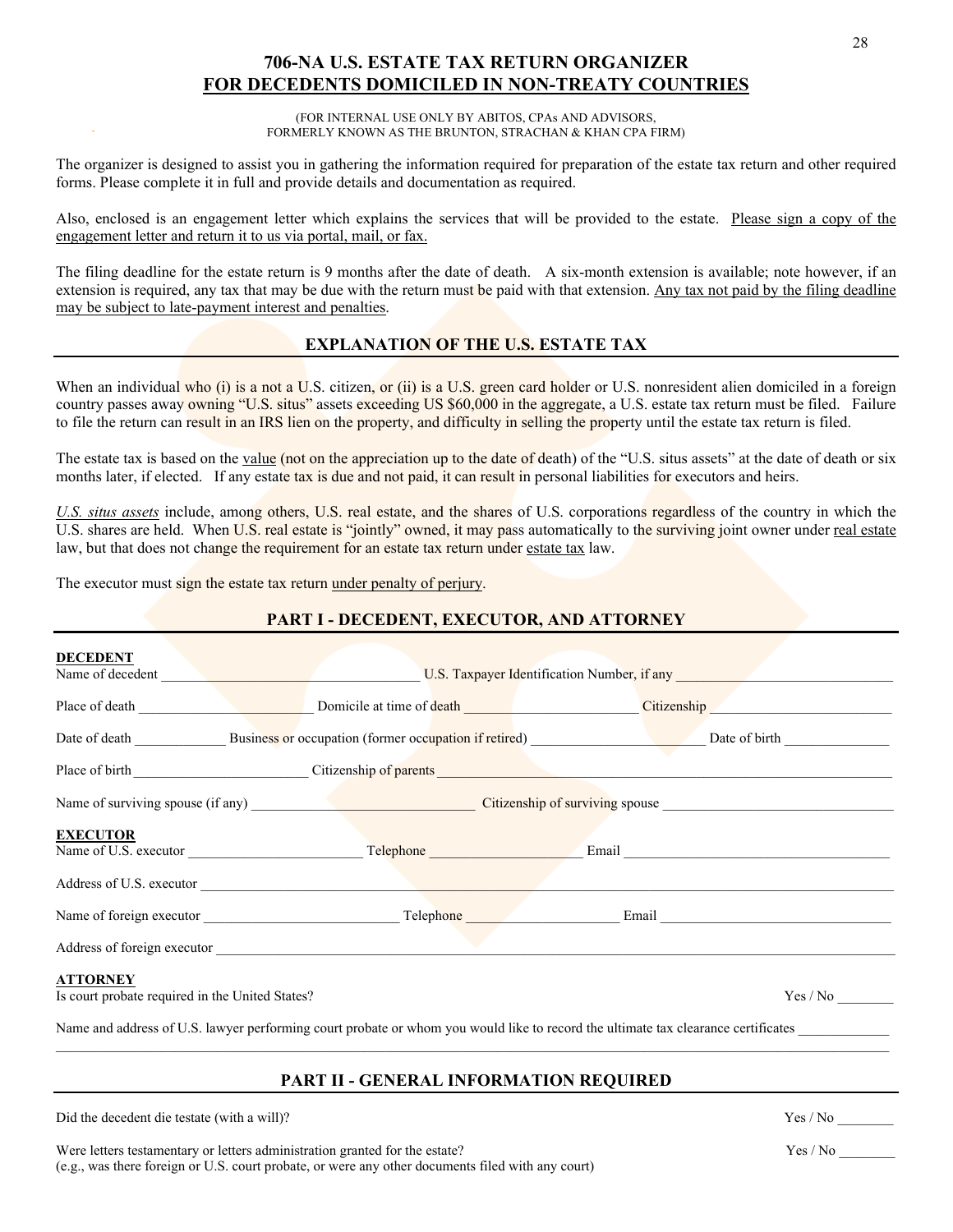| Please attach a copy of the following:                                                                                          |                                                                                                         |
|---------------------------------------------------------------------------------------------------------------------------------|---------------------------------------------------------------------------------------------------------|
| Death Certificate                                                                                                               |                                                                                                         |
| Certified copy of the will any codicil<br>٠                                                                                     | $\begin{tabular}{l} Done / NA \end{tabular} \begin{tabular}{l} \hline \textbf{Done} / NA \end{tabular}$ |
| Letters testamentary or letters of administration<br>٠.                                                                         | Done / NA                                                                                               |
| (Attach an English translation to all documents in other languages)                                                             |                                                                                                         |
| Was the decedent ever a U.S. citizen or resident?                                                                               | $\mathrm{Yes} \, / \, \mathrm{No}$                                                                      |
| If "Yes", did the decedent lose U.S. citizenship or residency within 10 years of death?                                         | Yes / No                                                                                                |
| What U.S. visa status (if any) did the decedent have at the date of death?                                                      |                                                                                                         |
| Was the decedent engaged in business in the U.S. at time of death?                                                              |                                                                                                         |
| At the date of death, did the decedent have access personally, or through an agent, to a safe deposit box in the United States? | Yes / No                                                                                                |
| If "Yes", please attach a detailed list of the contents.                                                                        | Done / NA                                                                                               |
| Did the decedent ever make any transfer of U.S. assets prior to death?                                                          |                                                                                                         |
|                                                                                                                                 |                                                                                                         |
| At the date of death, did the decedent have any trusts still in existence?                                                      | $Yes$ / $No$                                                                                            |
| If "Yes", did the trusts include assets located in the U.S.?                                                                    | Yes / No                                                                                                |
| At the date of death, did the decedent have a general power of appointment over any assets located in the United States?        |                                                                                                         |
| Have U.S. federal gift tax returns ever been filed?                                                                             | Yes / No                                                                                                |
|                                                                                                                                 |                                                                                                         |
| Does the gross estate in the U.S. include any interests in assets transferred to a "skip person"?                               |                                                                                                         |
| (i.e., to an heir 2 generations or more below the decedent)                                                                     | Yes / No                                                                                                |
|                                                                                                                                 |                                                                                                         |

# **PART III - SPECIFIC INFORMATION REQUIRED ON ASSETS SUBJECT TO U.S. ESTATE TAX**

(i.e., the U.S. situs "inventory")

|    | At the date of death, did the decedent own any of the following:                                                                                                                                                                                                                                                                      |                                                                                                         |
|----|---------------------------------------------------------------------------------------------------------------------------------------------------------------------------------------------------------------------------------------------------------------------------------------------------------------------------------------|---------------------------------------------------------------------------------------------------------|
| 1. | Real property located in the United States?<br>If "Yes", please attach the following for each property:                                                                                                                                                                                                                               |                                                                                                         |
|    | Property address and name of the owner(s)<br>Deed, an appraisal of the property (or a realtor's opinion of value with comparables as<br>٠                                                                                                                                                                                             | Done / NA                                                                                               |
|    | of the date of death)                                                                                                                                                                                                                                                                                                                 |                                                                                                         |
|    | Value and description of the furnishings<br>٠                                                                                                                                                                                                                                                                                         | $\begin{tabular}{l} Done / NA \end{tabular} \begin{tabular}{l} \hline \textbf{Done} / NA \end{tabular}$ |
| 2. | Equity memberships in U.S. golf or country clubs, or in any other U.S. athletic or social entities?<br>If "Yes", please describe which is a set of the set of the set of the set of the set of the set of the set of the set of the set of the set of the set of the set of the set of the set of the set of the set of the set of th | Yes / No                                                                                                |
| 3. | Publicly traded U.S. corporate stock? (i.e., stock of a U.S. corporation, such as Microsoft, Apple, etc.)<br>Note: The estate return must report the ownership of U.S. stock regardless of the country in which it is held.<br>If "Yes", please attach a list of the details of each stock showing:                                   |                                                                                                         |
|    | The name of the corporation, the number of shares owned, its stock market symbol                                                                                                                                                                                                                                                      |                                                                                                         |
|    | Each share's value at the date of death, and attach the brokerage statement covering the date of death<br>٠                                                                                                                                                                                                                           |                                                                                                         |
|    | and six months after the date of death                                                                                                                                                                                                                                                                                                | Done / NA $\_\_\_\_\_\_\_\_\_\_\_\_\_$                                                                  |
|    | Copies of all stock certificates held by the decedent that were not listed on the brokerage statements<br>٠                                                                                                                                                                                                                           |                                                                                                         |
| 4. | U.S. money market funds, U.S. mutual funds, and/or U.S. bond certificates?                                                                                                                                                                                                                                                            |                                                                                                         |
|    | If "Yes", please attach the brokerage statement covering the date of death and six months after the date of death.                                                                                                                                                                                                                    |                                                                                                         |
| 5. | U.S. bank accounts and/or certificates of deposits?                                                                                                                                                                                                                                                                                   |                                                                                                         |
|    | If "Yes", please attach a list of the names and addresses and the bank statements covering the date of death.                                                                                                                                                                                                                         |                                                                                                         |
| 6. | U.S. life insurance?                                                                                                                                                                                                                                                                                                                  |                                                                                                         |
|    | If "Yes", please attach a list and the life insurance statements issued by the life insurance companies.                                                                                                                                                                                                                              | $\frac{\text{Yes} / \text{No}}{\text{Done} / \text{NA}}$                                                |
| 7. | U.S. annuities, U.S. IRA's, 401(k)s and other retirement plans?                                                                                                                                                                                                                                                                       |                                                                                                         |
|    | If "Yes", please attach a list and the brokerage, bank, or plan participant statements covering the date of death.                                                                                                                                                                                                                    | $\frac{\text{Yes / No}}{\text{Done / NA}}$                                                              |
|    |                                                                                                                                                                                                                                                                                                                                       |                                                                                                         |
| 8. | Other U.S. situs assets, including (but not limited to) vehicles, yachts, RVs, or substantial jewelry, artworks or                                                                                                                                                                                                                    |                                                                                                         |
|    | antiques that normally remained in the U.S?                                                                                                                                                                                                                                                                                           | $Yes / No$<br>Done / NA                                                                                 |
|    | If "Yes", please attach a list.                                                                                                                                                                                                                                                                                                       |                                                                                                         |
| 9. | Debt obligations from U.S. persons or entities (e.g., was any debt owed to the decedent by a U.S. citizen, resident                                                                                                                                                                                                                   |                                                                                                         |
|    | or entity, or did the decedent own any U.S. government, institutional or corporate debt, including notes or bonds.)                                                                                                                                                                                                                   | Yes / No                                                                                                |

If "Yes", please attach a list. Done / NA

28